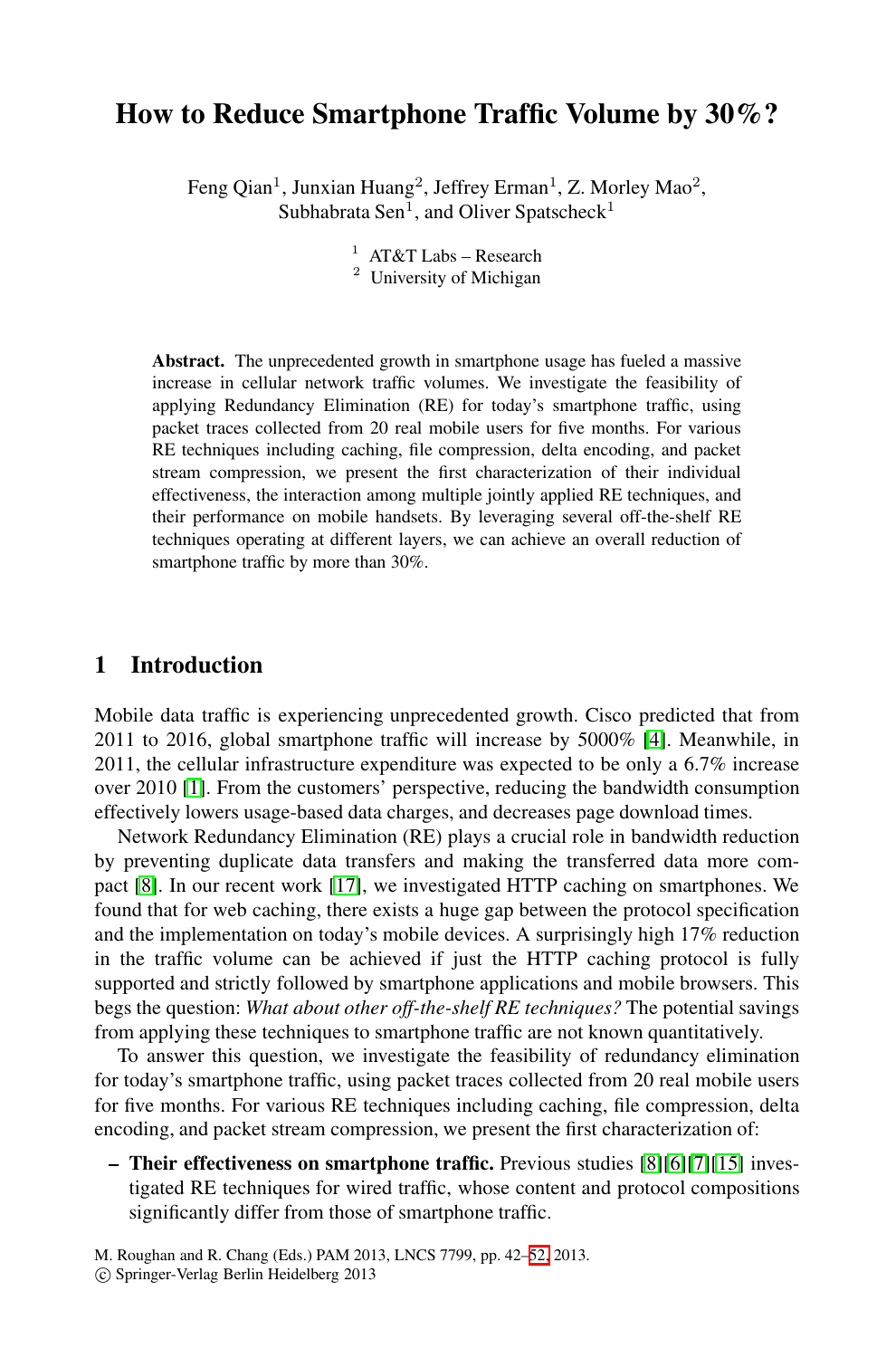- **Their interaction when jointly applied.** Prior work [10][14][18] only studied RE techniques in isolation for mobile netw[orks](#page-4-0). Jointly employing multiple techniques can potentially save more bandwidth.
- **Their computation load on mobile handsets.** Such considerations are important given mobile handsets are more limited in computation capabilities compared to desktop counterparts.

Our key finding is that, a judicious composition of several off-the-shelf RE techniques operating at different protocol layers can achieve an overall reduction in smartphone traffic by more than 30% with acceptable runtime overheads. In comparison, HTTP caching by itself saves as much as  $17\%$  of the overall traffic (§5.2). Such high savings become more interesting and somewhat surprising given that a major fraction of the traffic is video, audio, or i[mag](#page-10-7)e which are already compactly encoded.

## **2 Related Work**

We describe relate[d](#page-10-7) [w](#page-10-7)ork i[n th](#page-10-8)ree categories.

**RE Algorithms.** Data compression techniques, such as gzip, are the most well-known RE approach. An orthogonal approach is caching. Specifically, web caching can be extremely useful in [red](#page-10-2)ucing HTTP traffic [10]. Other methodologies include delta e[nco](#page-10-9)ding [13] and packet stream compression [19][14]. We study the effectiveness and efficiency of these well-establish[ed](#page-10-5) [te](#page-10-5)chniques for smartphone traffic.

<span id="page-1-0"></span>**RE Measurements.** A recently study [10] explored the potential benefits of in-network caching at the cellular gateway. Gember *et al.* [12] reported high intra-user redundancy of han[dh](#page-10-10)eld traffic in campus Wi-Fi networks. The above studies motivated us to make a further step b[y ex](#page-10-11)amining different RE techniques and their interplay when applied jointly for mobile traffic. Anand *et al.* [8] conducted a trace-driven study of packet stream compression [19] for university and enterprise traffic. Earlier RE measurements also focused on delta encoding and file compression [15].

**RE Systems.** [6] proposed incorporating RE into an IP-layer service on routers. The SmartRE [7] architecture eliminates network-wide redundancy by coordinating multiple devices. EndRE [5] is an end-to-end service where packet-stream-based RE is put into the protocol stack. PACK [20] is an RE system designed for cloud computing customers. Our measurement provides useful insights for designing future RE systems for mobile networks, which none of the above systems specifically focuses on.

## **3 The Measurement Data**

The dataset used in this study was collected from 20 users from May 12 to October 12 2011. They were given 11 Motorola Atrix and 9 Samsung Galaxy S smartphones, all running Android 2.2, with unlimited voice, text and data plans from a large 3G carrier in the U.S. This dataset was also used in our earlier study of smartphone HTTP caching  $[17]$ <sup>1</sup>. We deployed custom data collection software on the 20 handsets. It runs

<sup>&</sup>lt;sup>1</sup> The dataset will be available for verification purposes under NDA after relevant IRB approvals.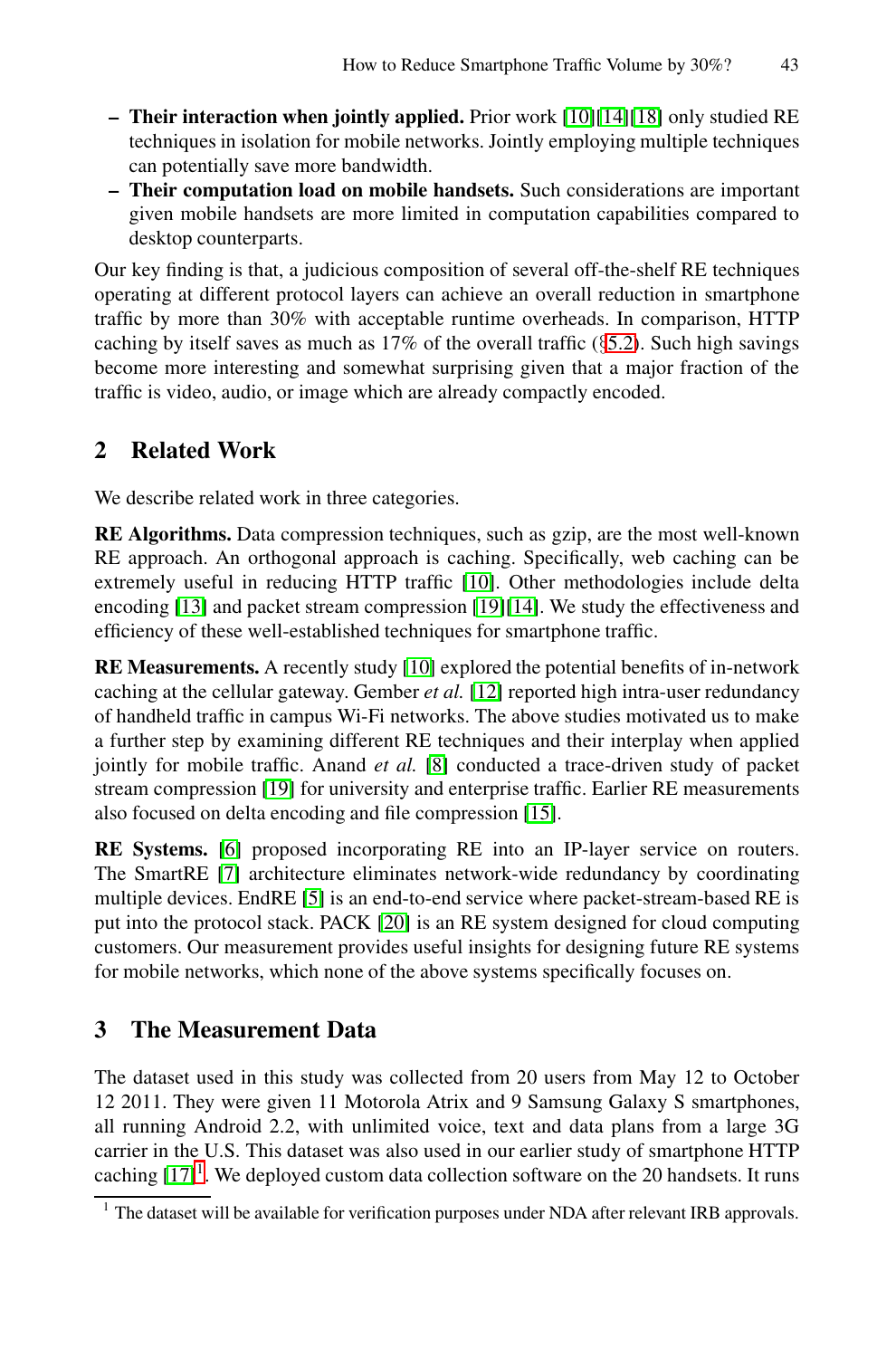<span id="page-2-1"></span>in the background and collects the full packet traces (with payload) for both cellular and Wi-Fi traffic. We collected 118 GB of packet traces during the five-month trial.

The participants were selected to be students from 8 departments at University of Michigan. Their individually contributed traffic volume ranges from 0.3 GB to 23.6 GB. Overall, 15,683 distinct values of **Host** fields appeared in HTTP requests. Across all user pairs  $(X, Y)$ , the overlaps of **Host** sets  $|H_X \cap H_Y|/|H_X \cup H_Y|$  range from 1% to 25% ( $H_X$  consists of all **Host** strings in the requests made by user X). We therefore b[elie](#page-10-1)ve the 20 participants are reasonably diverse smartphone users.

## **4 Explored RE Techniques**

We explored four different RE approaches. These are extremely popular and representative techniques for reducing network traffic redundancy.

**HTTP Caching.** In [17], we found for web caching, there exists a huge gap between the protocol specification [an](#page-2-0)d the implementation on today's mobile devices. A 17% [re](#page-10-12)duction in the overall traffic volume can be achieved if the HTTP caching protocol is fully supported and strictly followed by smartphone apps and mobile browsers.

**Delta Encoding.** In Delta encoding, instead of transferring a file in its entirety, only any difference from its previously transferred version (if exists) is sent. We used VCDIFF [13] (RFC 3284), known as the best overall delta encoding algorithm[16].

**File Compression.** We study three off-the-shelf file compression techniques selected due to their popularity: gzip, bzip2, and  $7$ -zip<sup>2</sup>. gzip is based on the well-known DE-[FLA](#page-10-9)TE algorithm [9]. bzip2 employs diverse compression techniques such as Huffman coding, Burrows-Wheeler [tra](#page-10-3)nsform, and run-length encoding. 7-zip uses Lempel-Ziv-Markov chain algorithm (LZMA), which is also a dictionary-based approach similar to DEFLATE but features a higher compression ratio.

<span id="page-2-0"></span>**Packet Stream Compression.** Compression can also be performed in an *applicationagnostic* manner where the IP packet stream is compressed at one end of a network path (*e.g.,* the cellular gateway) and is decompressed at the other end (*e.g.,* a handset). We employ MODP [19], a representative packet stream compression algorithm. MODP was also used in existing RE systems such as [6].

We briefly explain how MODP works. Two *packet caches*, whose contents are synchronized, are deployed at both ends of a network path. To compress an incoming [packet, the ing](http://www.gzip.org)ress end *(i)* [fingerprints](http://bzip.org) byte subsequences in the packet by sliding a [running window](http://www.7-zip.org) over it, *(ii)* matches the fingerprints against a *signature table*, which contains mappings from fingerprints to pointers to the cached packets, *(iii)* for matched fingerprints, replaces their byte subsequences with the pointers, *(iv)* inserts the new packet into the packet cache and updates the signature table. The decompression procedure is straightforward: the egress end simply follows the pointers and replaces them with byte sequences in the cache. The algorithm involves two parameters:

http:// www. gzip. org, http:// bzip. org, http:// www. 7-zip. org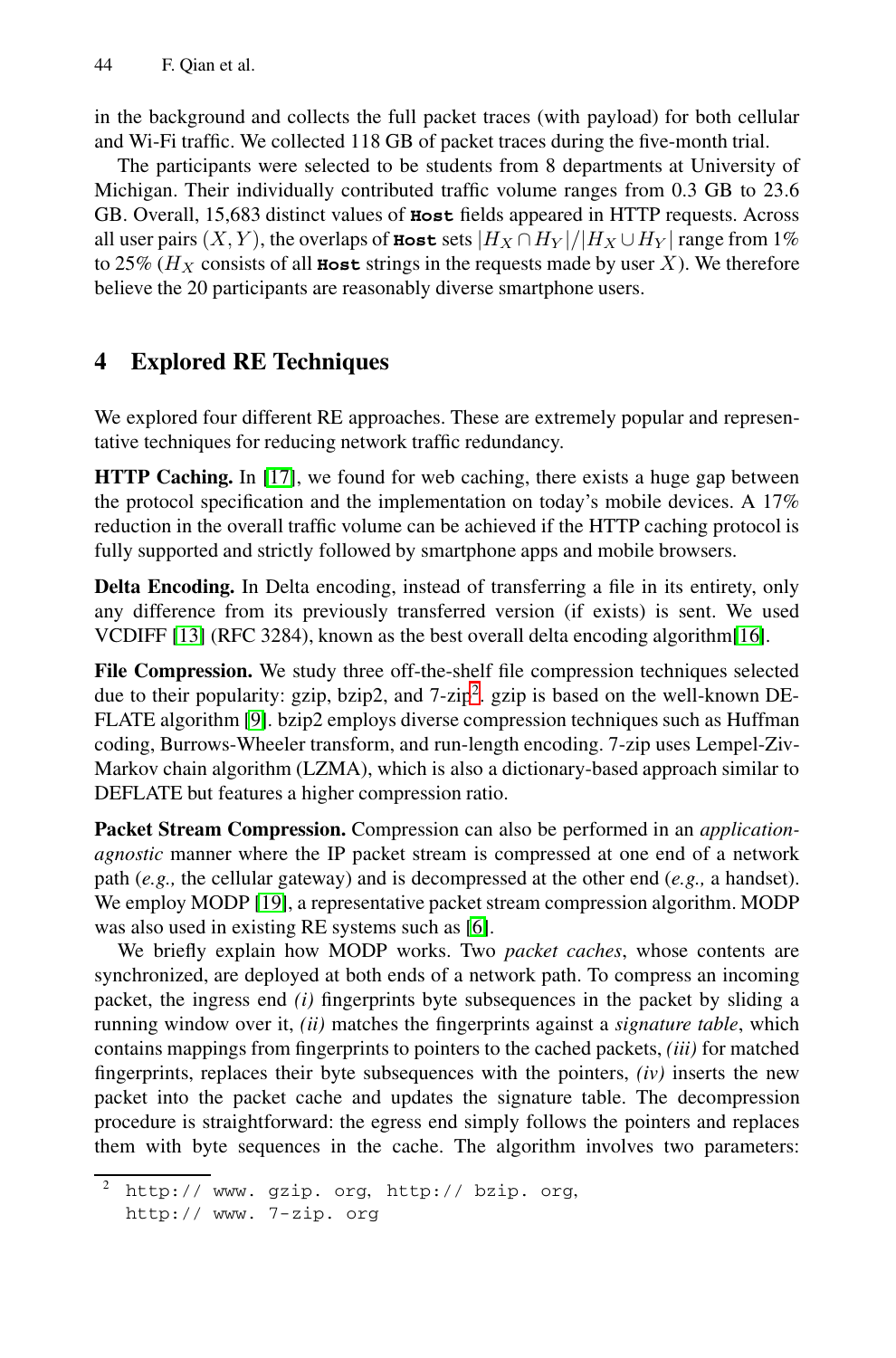<span id="page-3-0"></span>the packet cache size n, and the sampling rate for fingerprint generation  $p<sup>3</sup>$ . Selecting their values involves trading off the compression ratio and the processing speed.

## **5 Measurement Results**

We app[ly th](#page-10-13)e aforementioned RE techniques to our dataset to study their effectiveness.

### **5.1 Evaluation Methodology**

We perform RE in the following order. In the remainder of this paper, we refer to a web object (*e.g.,* an HTML document) carried by an HTTP response as a *file*.

**Step 1: Web Caching**. We eliminate redundant transfers due to problematic caching behaviors by assuming a good HTTP caching implementation that *(i)* strictly follows the protocol specification [11], and *(ii)* has a non-volatile LRU cache shared by all applications. The cache size is assumed to be 256 MB. As long as the cache size is not too small  $(e.g., >50 \text{ MB})$ , it has little impact on the RE effectiveness, as shown in [17].

**Step 2: Delta Encoding**. Assume a handset has requested for file  $f$ , and there is already a copy of f in the cache (a file is keyed by its full URL including query strings). If the content of f has changed, we use VCDIFF to encode the delta between the new and the old version, to save the bandwidth. If  $f$  is not expired or not changed, the standard caching procedure (Step 1) is used although VCDIFF can also handle two identical inputs and output a delta of zero.

**Step 3: File Compression**. The file is compressed by an off-the-shelf compression technique such as gzip, unless it is already compressed in the trace or by Step 2.

**Step 4: Packet Stream Compression**. We use MODP to c[omp](#page-10-13)ress all the IP packets in both directions between the cellular gateway and the handset.

Steps 1 to 3 are object-level RE schemes. In theory these general techniques can be applied to any application-level objects. However, here we apply them to only HTTP traffic that dominates smartphone traffic usage [8][12]. In particular, encrypted HTTPS traffic over TCP port 443 accounts for 11.2% of the bytes – we are unable to apply objected-based RE techniques to them (the data collector runs below the SSL library). Hence the reported RE effectiveness is an *underestimation* of the actual possible gains. Also, Step 1 and 3 are already part of the HTTP specification [11] but today's smartphones and web servers may not strictly follow or fully utilize them. *We quantify the additional benefits that can be gained if they do so.*

**The Ordering of the Four Steps** is justified as follows. We consider caching (Step 1) first since it can potentially avoid transferring the entire file. If Step 2 is performed, then Step 3 will be skipped, because delta encoding usually yields a more compact output than compressing a single file does. Note that in Step 2, the output of VCDIFF (*i.e.,* the delta) is always compressed (using gzip by default). Step 4 is applied at the end of the pipeline because packet stream compression is performed on a network path after packets leave the server.

<sup>&</sup>lt;sup>3</sup> Fingerprints are indexed probabilistically since indexing all is computationally impractical.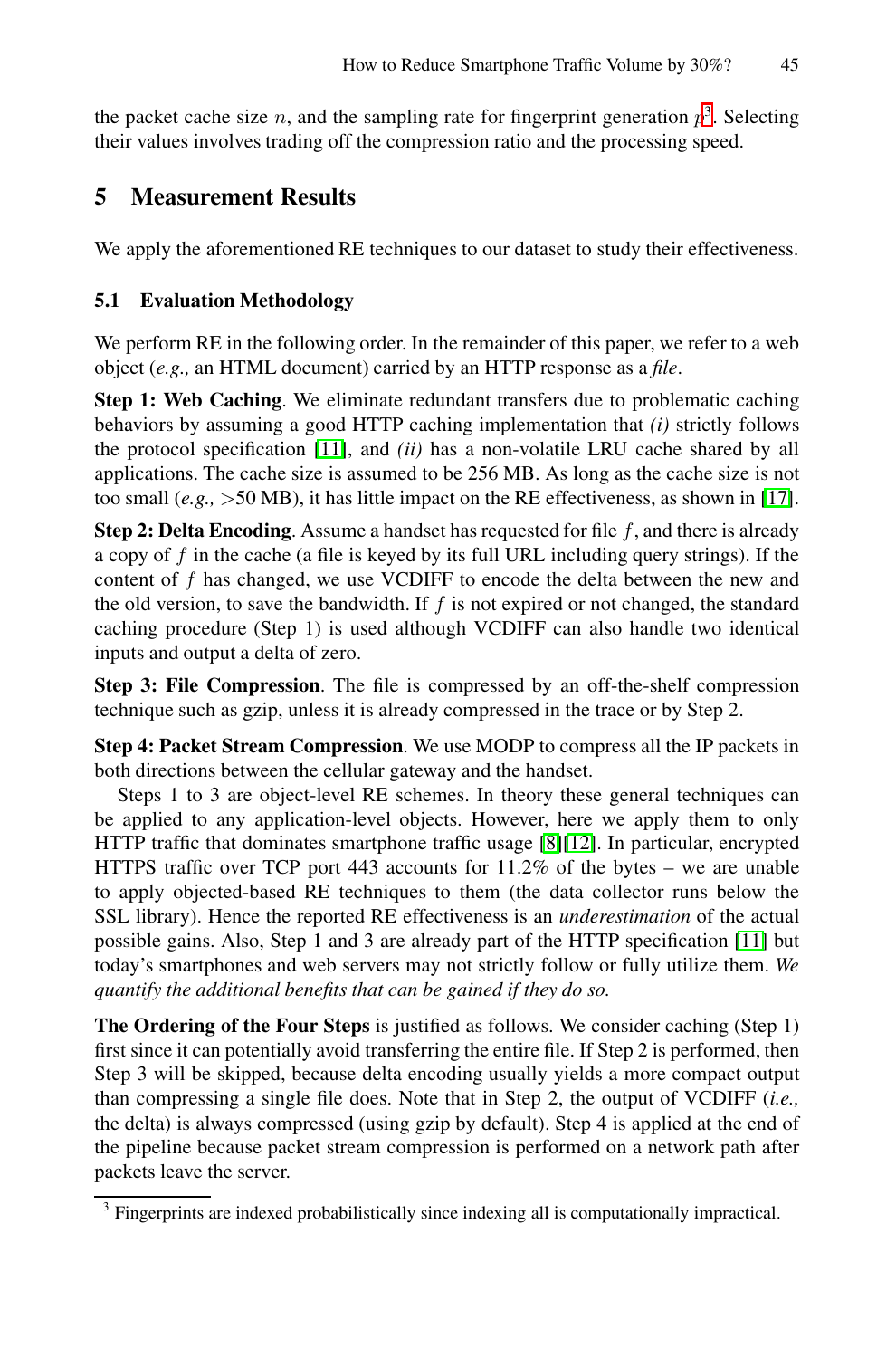<span id="page-4-1"></span>Table 1. Compression Ratios (CR) for caching, file compression, and delta encoding, when each of them is individually applied. The "HTTP" row and the "All" row correspond to CR values computed for only HTTP traffic, and the overall traffic, respectively.

<span id="page-4-0"></span>

|                                                                                                          |                                                                                            | 2-4. File Compression $(1v 1-9)$ |          |  |  | 5-7. Lower Bound (lv5) 8-9. $\Delta$ Encoding |                                              |          |
|----------------------------------------------------------------------------------------------------------|--------------------------------------------------------------------------------------------|----------------------------------|----------|--|--|-----------------------------------------------|----------------------------------------------|----------|
| $\Box$ Caching                                                                                           | gzip                                                                                       | $b$ zip2                         | $7$ -zin |  |  |                                               | gzip   bzip2   7-zip   $T \& N T^* N T$ only |          |
|                                                                                                          | HTTP   79.8% 83.9–84.5% 84.4–84.9% 82.5–82.5% 80.4% 78.9% 71.7% 77.8%                      |                                  |          |  |  |                                               |                                              | $-98.0%$ |
|                                                                                                          | All    82.7%    86.3–86.8%    86.7–87.1%    85.1–85.1%    83.3%    82.0%    75.8%    81.0% |                                  |          |  |  |                                               |                                              | 98.3%    |
| * "T": trivial cases (two versions are identical); "NT": non-trivial cases (two versions are different). |                                                                                            |                                  |          |  |  |                                               |                                              |          |

**Implementation of RE Techniques.** Step 1 was realized by a standard web caching simulator correctly following the HTTP protocol. Step 2 and 3 were implemented by using open-source projects of xdelta 3.0 ( http:// [xde](#page-4-1)l[ta](#page-7-0). org/, for VCDIFF), LZMA SDK 9.20 (for 7-zip), bzip2 1.0.6, and gzip 1.2.4, all having a tunable parameter between 1 (least compact but fastest) and 9 (most compact but slowest) allowing users to balance between compression ratio and speed. We implemented the MODP algorithm in C++ based on a recent paper [14] that improves the original algorithm [19].

**The Key Evaluation Metric** is the *Compression Ratio* (CR), defined as the ratio of traffic volume after compression to the traffic volume of the original trace. A smaller CR indicates more eff[ectiv](#page-3-0)e compression. CR is consistently used in Tables 1 to 4.

### **5.2 Applying Individual RE Approaches**

We [fir](#page-9-0)st examine each individual RE approach.

**Overall Statistics.** The dataset consists of 118 GB of packet traces dominated by downlink traffi[c \(](#page-4-1)93% of the bytes go from the Internet to handsets). As identified by the HTTP parser, 85.4% of all traffic is HTTP that can be potentially optimized by the object-based RE techniques described in §5.1.

**TCP/IP Headers.** We exclude all TCP/IP headers from our analysis because they can be effectively compressed by mobile networks (*e.g.,* UMTS uses the Packet Data Convergence Protocol [2] for header compression) but in our data collected on handsets they were captured as uncompressed.

We discuss key results in Table 1. As indicated by the "Caching" column (Column 1), good web caching implementation reduces the overall t[raf](#page-5-0)fic volume by 17%.

**File Compression.** In Columns 2 to 4, all three file compression techniques effectively achieve compression ratios (CR) between 82.5% and 84.9% for HTTP traffic. Neither the algorithm nor the compression level impacts the CR significantly. This can be explained as follows. We first note that compression is likely to yield more gains for *smaller* files, which tend to be uncompressed text files. In contrast, large files are usually audio, video, or files already compressed in the data. Compressing them further brings little additional benefits regardless of the compression method (Table 2). This is validated by the fact that the overall CR value (gzip level 5) for all responses under 100KB (they account for 33% of the total HTTP response volume) is 71%, compared to 93% for all responses of at least 100KB. This confirms the intuition that most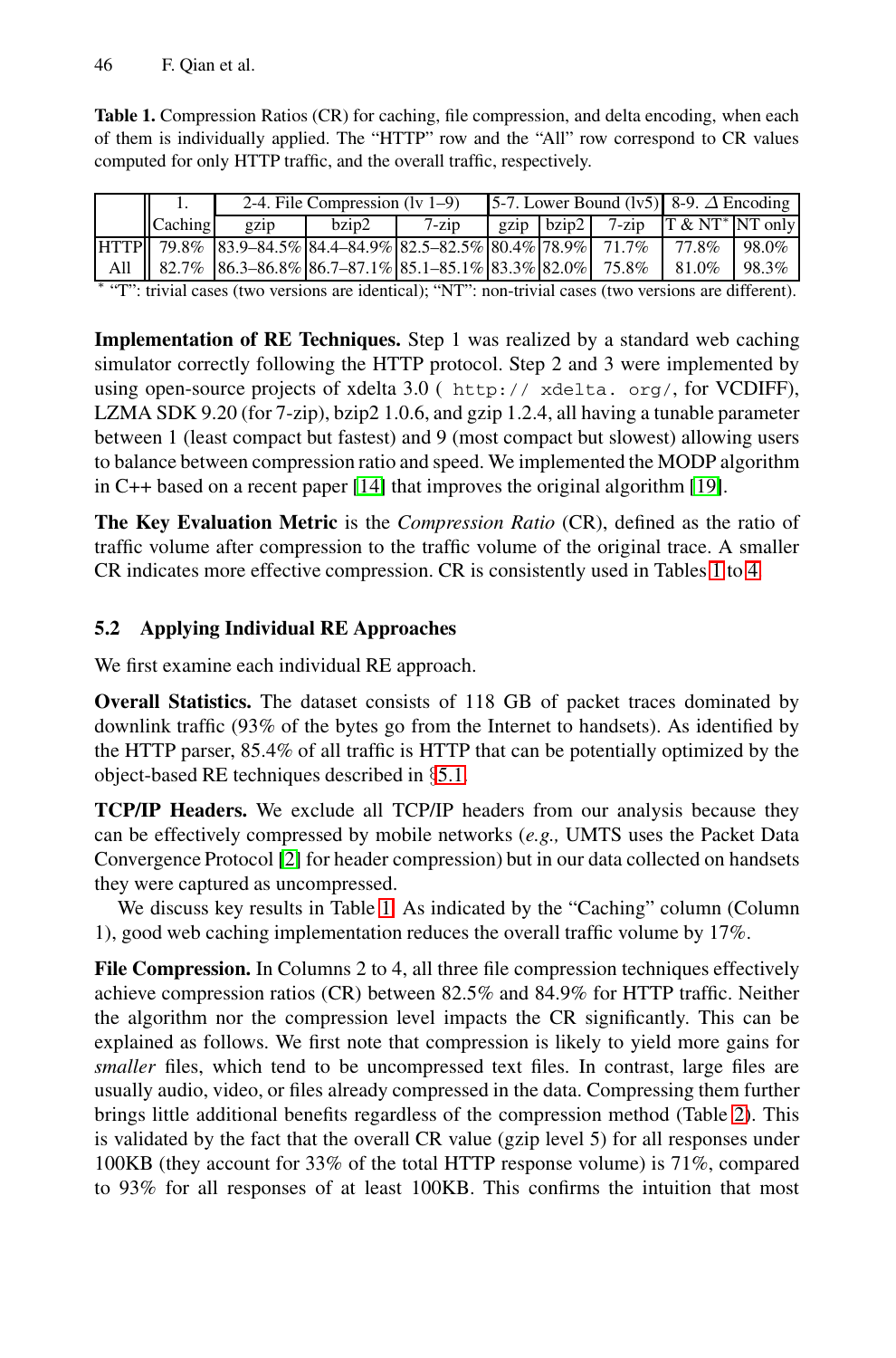<span id="page-5-0"></span>

| Table 2. Effectiveness of gzip compression (lv 5) on different content types. Content types with |  |  |
|--------------------------------------------------------------------------------------------------|--|--|
| CR values less than $30\%$ ( <i>i.e.</i> , compression is under-utilized) are highlighted.       |  |  |

|                                                                                                                                                                                                                                                                                                                                                     |           |                |        | <b>Content-Type</b> $\%$ bytes $\%$ NC <sup>*</sup> CR (gzip) <b>Content-Type</b> $\%$ bytes |          | $\%$ NC <sup>*</sup> | $CR$ (gzip) |
|-----------------------------------------------------------------------------------------------------------------------------------------------------------------------------------------------------------------------------------------------------------------------------------------------------------------------------------------------------|-----------|----------------|--------|----------------------------------------------------------------------------------------------|----------|----------------------|-------------|
| video/mp4                                                                                                                                                                                                                                                                                                                                           |           | 19.34% 100.00% | 97.84% | $video/x$ -fly                                                                               | $4.65\%$ | 99.85%               | 98.64%      |
| app/octet-stream                                                                                                                                                                                                                                                                                                                                    |           | 13.14% 99.44%  | 95.21% | text/html                                                                                    | 3.74%    | 70.11\%              | 23.49%      |
| (App market)                                                                                                                                                                                                                                                                                                                                        |           | 12.46% 100.00% | 86.83% | text/javascript                                                                              | $2.57\%$ | 58.17%               | 27.44%      |
| image/jpeg                                                                                                                                                                                                                                                                                                                                          | $10.20\%$ | 99.47%         | 88.90% | image/png                                                                                    | 2.40%    | 97.77%               | 90.86%      |
| audio/mpeg                                                                                                                                                                                                                                                                                                                                          | 8.14%     | 99.99%         | 97.07% | app/x-javascript                                                                             | $2.34\%$ | 59.48%               | 29.45%      |
| video/3gpp                                                                                                                                                                                                                                                                                                                                          | $6.34\%$  | 100.00%        | 96.86% | video/fly                                                                                    | 1.61%    | 100.00%              | 97.86%      |
| text/xml                                                                                                                                                                                                                                                                                                                                            | 5.23%     | 98.18%         | 14.59% | text/css                                                                                     | $1.27\%$ | 85.84%               | 19.34%      |
| $*$ $\mathcal{L}$ $\mathcal{L}$ $\mathcal{L}$ $\mathcal{L}$ $\mathcal{L}$ $\mathcal{L}$ $\mathcal{L}$ $\mathcal{L}$ $\mathcal{L}$ $\mathcal{L}$ $\mathcal{L}$ $\mathcal{L}$ $\mathcal{L}$ $\mathcal{L}$ $\mathcal{L}$ $\mathcal{L}$ $\mathcal{L}$ $\mathcal{L}$ $\mathcal{L}$ $\mathcal{L}$ $\mathcal{L}$ $\mathcal{L}$ $\mathcal{L}$ $\mathcal{L}$ |           |                |        |                                                                                              |          |                      |             |

<sup>∗</sup> ["N](#page-5-1)C": The fraction of bytes that are *Not Compressed*.

gains come from small files. Secondly, most reasonable compression techniques tend to perform similarly for small files – probably because redundancy patterns in smaller files are usually easier to discover so even using a lightweight compression technique less aggressively (*e.g.,* gzip with a small dictionary) can achieve a reasonable CR.

Under-utilization of compression can be caused by either a handset or the server. Specifically, 60% of HTTP requests, whose responses account for 79% of the total HTTP response traffic<sup>4</sup>, do not contain an **Accept-Encoding** header field, making it impossible for the server to transfer a compressed file. Compressing the responses using gzip yields a CR of 82% for the corresponding 79% of the HTTP response traffic. Also 26% of HTTP requests do have **Accept-Encoding** header fields but their responses are not compressed by the server. Compressing them reduces their HTTP response traffic volume by 10%.

<span id="page-5-1"></span>Table 2 lists the top **Content-Type** strings appea[rin](#page-5-0)g in HTTP responses (Column 1), their contribution to the overall HTTP traffic volume (Column 2), the fraction of bytes that are not compressed in the original data (Column 3), and their CR values (Column 4). For example, for all bytes in the original trace belonging to **text/xml** files, they are responsible for 5.23% of the total HTTP traffic volume, and 98.18% of such bytes belong to files that were not compressed in the original trace. By compressing those files, the transferred **text/xml** data size can be reduced to 5.23%\*14.59%=0.76% of all (unoptimized) HTTP traffic volume. Table 2 indicates a bimodal distribution of CR values across content types. Compression is under-utilized in the original trace for most text files [\(ht](#page-4-1)ml, xml, javascript, and css) accounting for 15% of all HTTP traffic. For each of such content types, 58% to 98% of the response data is not compressed. If compression is used, more than 70% of their bytes can be saved. In contrast, images, videos and most binary data already have compact file formats so further compression brings marginal benefits.

To understand the limits of the effectiveness of the file compression techniques, we combine all HTTP requests and responses for each of the 20 users into a single large file, run compression for each file, and then compute a CR value across all these 20 files. The gaps between these lower bounds (Columns 5 to 7 in Table 1) and their corresponding CRs of object-based compression (Columns 2 to 4) vary between 3.5% and 10.8%, depending on the compression technique. Also, HTTP/1.1 does not compress HTTP

Unless otherwise specified, a percentage such as " $x\%$  of HTTP traffic" and " $x\%$  of all traffic" refers to the percentage of traffic in the original data *before* being optimized by RE techniques.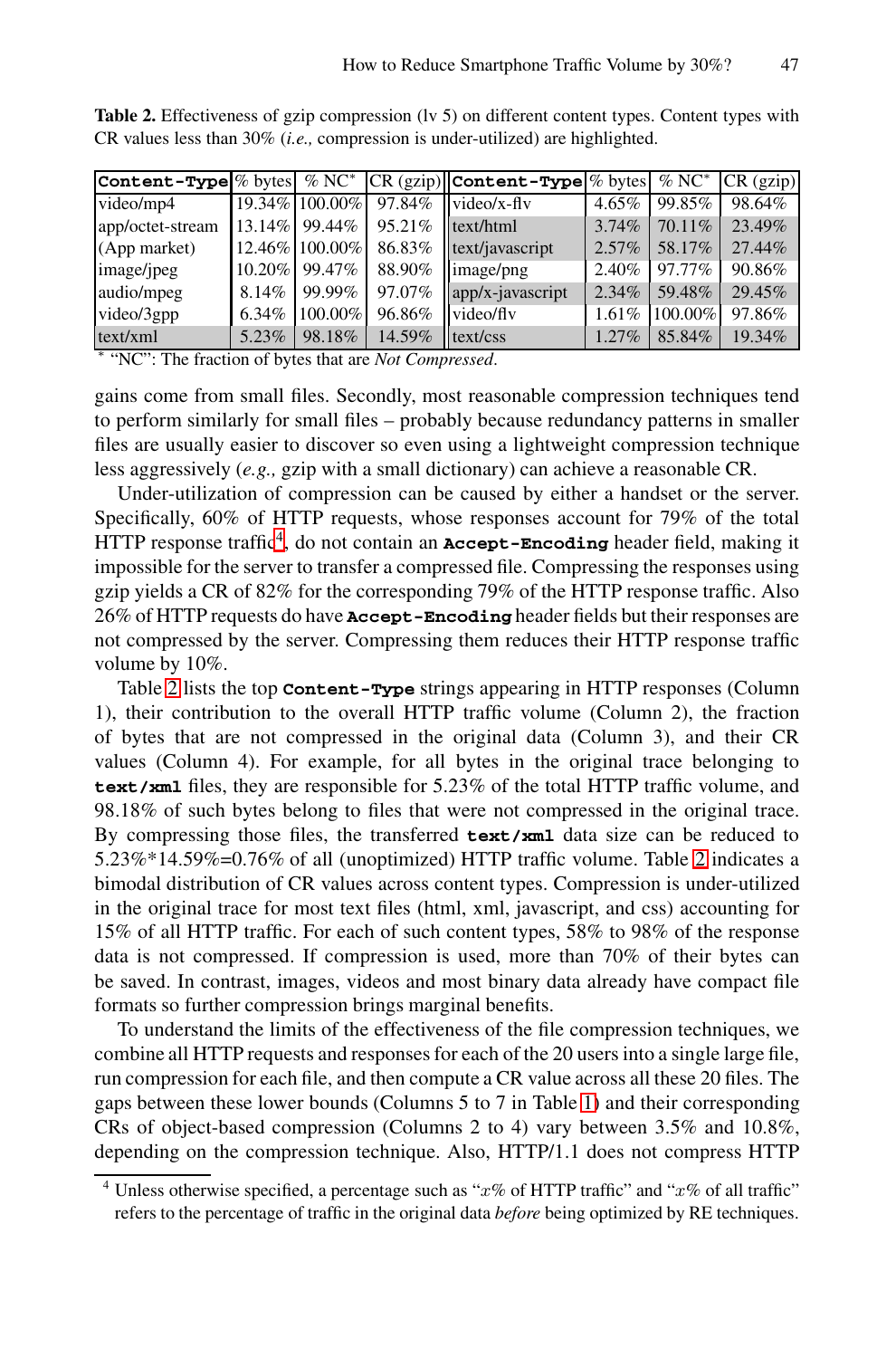<span id="page-6-0"></span>48 F. Qian et al.

|                                                                                            |  |                                                         | $p=1/4$ $p=1/8$ $p=1/16$ $p=1/32$ |                                              |
|--------------------------------------------------------------------------------------------|--|---------------------------------------------------------|-----------------------------------|----------------------------------------------|
| $n=512k$                                                                                   |  | $170.2\%$ 71.9% 73.7% 75.3%                             |                                   |                                              |
| $n=256k$                                                                                   |  |                                                         | 71.8%  73.4%  75.2%  76.8%        | 능 0.5                                        |
| $n=128k$                                                                                   |  | $\left  \frac{1}{23.1\%} \right $ 74.7%   76.4%   78.0% |                                   |                                              |
| $n=64k$                                                                                    |  | $74.3\%$ 75.8% 77.5% 79.0%                              |                                   |                                              |
| $\left n=512k\right $ (no loss) $\left  \left  69.3\% \right  71.0\% \right  72.8\%$ 74.4% |  |                                                         |                                   | 0.8<br>0.6<br>0.4<br>Comprocesion Potio (CD) |



**Table 3.** Applying the MODP algorithm on all traffic

**Fig. 1.** CR distribution across [use](#page-4-1)rs (caching+gzip+delta)

headers [11], which account for 5% of the total HTTP bytes in the trace. Compressing them reduces CR of HTTP traffic by about 1.4% (considered by Columns 2 to 4). This is performed by SPDY [3] that has been implemented in the Google Chrome browser.

**Delta Encoding.** Consists of two scenarios: a trivial case where the two versions are identical (*i.e.,* the delta is zero), and a non-trivial case where they are different. The trivial case is already handled by today's HTTP caching. Column 8 in Table 1 includes both cases while Column 9 in Table 1 only considers *additional* benefits brought by handling non-trivial cases using VCDIFF, a feature not widely deployed. We observe that doing so only slightly outperforms using only standard caching because trivial cases are much more prevalent than non-trivial cases. Specifically, 19.0% of HTTP bytes belong to cacheabl[e fi](#page-6-0)les whose previous instances remain unchanged. Requests for these files can be served either by the local cache before expiration, or by a **304 Not Modified** response after expiration. In cont[ra](#page-2-1)st, only 4.7% of HTTP bytes belong to files whose previous instances (with the same URL) differ. But for those 4.7% of HTTP bytes, VCDIFF does make them more compact than gzip does: VCDIFF achieves a CR value of 57.4%, while using gzip without leveraging similarities between the two versions yields a much higher CR of 72.4%.

Packet Stream Compression. Table 3 quan[tifi](#page-10-10)es the effectiveness of MODP by changing two critical parameters  $n$ , the size of the packet cache in terms of the number of packets, and p, the sampling rate for fingerprint generation  $(\S 4)$ . The overall CR is encouragingly good, between 70.2% and 79.0%. Exponentially decreasing p from 1/4 to 1/32 does not dramatically increase CR because the similarity between an input packet and a cached pac[ket](#page-10-14) is often high so generating fingerprints less frequently can still yield a reasonably high matching rate. Decreasing  $n$  from 512k to 64k causes limited increase of CR as well due to the temporal locality of cache access [5].

Table 3 co[nsi](#page-6-0)ders packet loss, which may hinder the MODP algorithm from functioning correctly. Consider a packet  $P$  that is lost after entering the ingress end's cache. The egress end thus cannot decode any subsequent packet that is compressed using the reference packet P. To address this issue, we assume that if the receiver cannot decode a packet, it immediately requests that the sender retransmit the lost reference packet(s) to synchronize the two packet caches [14].

We measured the overall retransmission rate of TCP traffic, which accounts for 98% of the overall traffic volume, to be 2.1% (1.8% for Wi-Fi and 2.2% for 3G). For all but the last row in Table 3, we conservatively treat all TCP packets that are later retransmitted as lost packets. The last row corresponds to a hypothetical scenario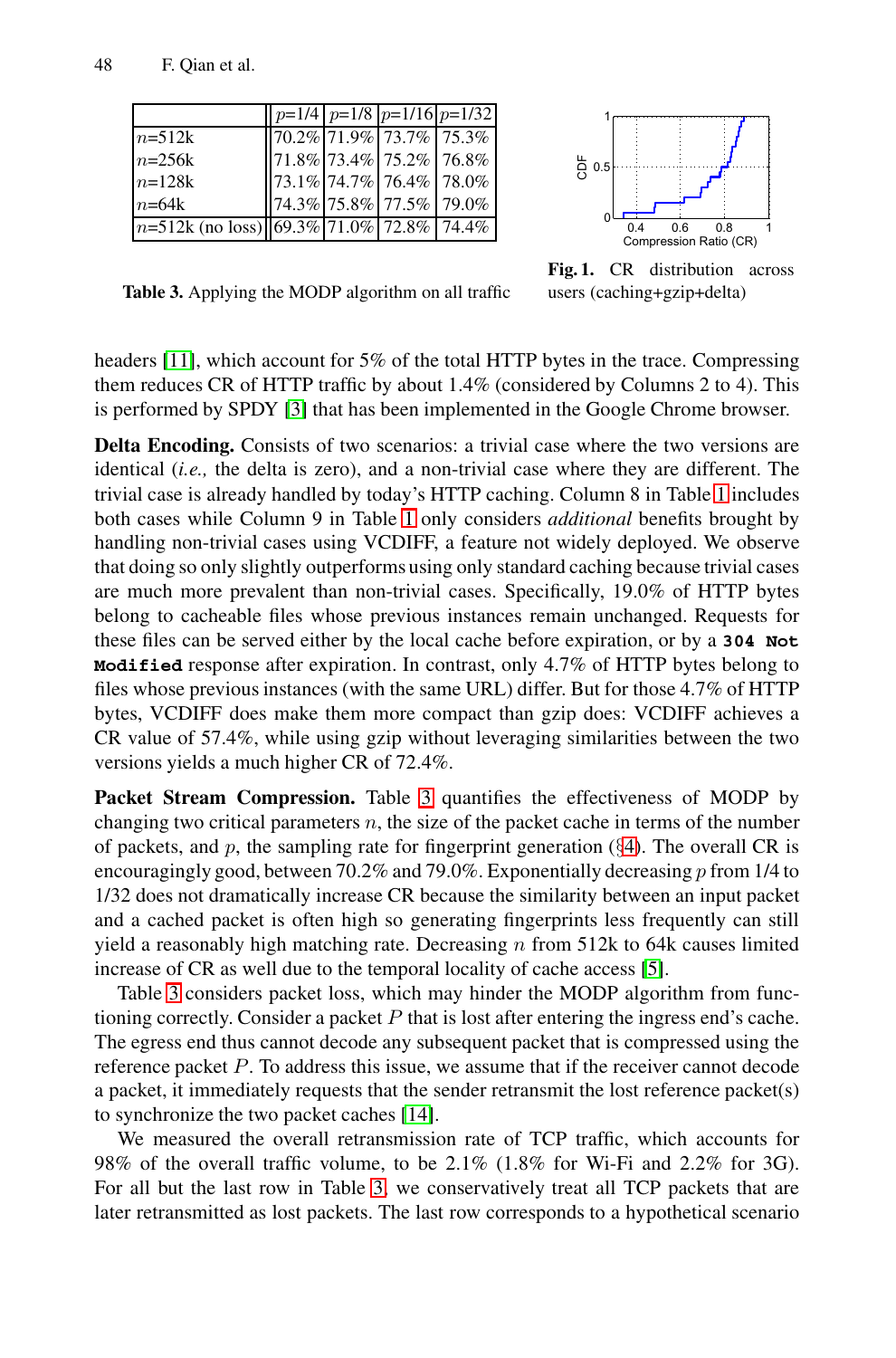|  |  |  | $\vert$ caching caching caching caching caching caching    All *   All *   All *   All *   All *                                                                                                                                                                                                                                                                                                                              |  |  |
|--|--|--|-------------------------------------------------------------------------------------------------------------------------------------------------------------------------------------------------------------------------------------------------------------------------------------------------------------------------------------------------------------------------------------------------------------------------------|--|--|
|  |  |  |                                                                                                                                                                                                                                                                                                                                                                                                                               |  |  |
|  |  |  | $\begin{vmatrix} \text{acanning} \\ +\text{gzip} \\ +\text{bzip2} \end{vmatrix} + \begin{vmatrix} \text{acning} \\ +\text{bzip2} \\ +\text{delta} \end{vmatrix} + \begin{vmatrix} \text{+bzip2} \\ +\text{bzip2} \\ +\text{delta} \end{vmatrix} + \begin{vmatrix} \text{+7-zip} \\ +\text{delta} \end{vmatrix} + \begin{vmatrix} n=512k}{p=1/8} \begin{vmatrix} n=256k}{p=1/16} \begin{vmatrix} n=64k\\ p=1/16 \end{vmatrix}$ |  |  |
|  |  |  |                                                                                                                                                                                                                                                                                                                                                                                                                               |  |  |
|  |  |  | All    75.5%   75.8%   74.7%    75.3%   75.5%   74.5%    68.1%   68.6%   69.2%   69.9%                                                                                                                                                                                                                                                                                                                                        |  |  |
|  |  |  | $*$ All $=$ caching $+$ gzin ( $\frac{1}{2}$ , 5) $+$ delta $+$ MODD (for all traffic) $\frac{1}{2}$ and $\frac{1}{2}$ are MODD parameters                                                                                                                                                                                                                                                                                    |  |  |

<span id="page-7-0"></span>**Table 4.** Jointly applying multiple RE techniques

All = caching + gzip (lv 5) + delta + MODP (for all traffic). *n* and *p* are MODP parameters.

with no loss. In that id[ea](#page-7-0)l case, the CR decreases by about 1% due to the eliminated retransmission overhead of reference packets, implying that the impact of packet loss observed in the five-month dataset on CR is small.

### **5.3 Combining Multiple Approaches**

We now apply multiple RE techniques together by followin[g](#page-1-0) the order described in §5.1. The left seven columns in Table 4 indicate that jointly employing caching, file compression, and delta encoding is beneficial in that it reduces the CR to as low as 70.1% (for HTTP traffic) and 74.5% (for all traffic). Caching and file compression are complementary schemes: the former makes traffic [due](#page-7-0) to multiple requests of the same file more efficient, while the latter improves the efficiency of a single file transfer.

Figure 1 plots the CR distribution (for all traffic) across the 20 users, assuming c[ach](#page-6-0)ing, gzip (lv 5), and delta encoding are jointly used. The CR for each user ranges from 34% to 89%, implying the heterogeneity of traffic generated by diverse users (§3). Clearly, the effectiveness of RE techniques depends on traffic content that differs across users, but the incurred bandwidth savings are unanimously non-trivial  $(>10\%)$ .

We then take a further step by applying MODP in addition to the three object-based RE techniques. By further looking at the right four columns in Table 4, we learn the additional CR reduction due to MODP is non-trivial (ranging from 5.4% to 7.2%) but is much smaller than the saving brought by using MODP alone (21.0% to 29.8% as depicted in Table 3). This implies that object-based RE techniques have already eliminated most redundancies for the HTTP traffic that dominates the trace. In fact, MODP further reduces the HTTP traffic volume by 6.2% to 7.8%, most of which comes from cross-file redundancy of non-cacheable files. In contrast, MODP results in much more reduction of CR for non-HTTP traffic, between 16.1% and 21.7%.

### **5.4 Performance**

We measure the performance of each RE technique on a real server and a smartphone device. Our equipment includes a Dell PowerEdge server with an Intel Xeon E5620 quad-core CPU at 2.4 GHz and a Motorola Atrix 4G smartphone with a Tegra 2 dualcore CPU at 1 GHz. The server ran Ubuntu 11.04 and the phone used Android 2.2.

**Two Macro-benchmarks** were employed to evaluate the file compression and the packet stream compression technique, respectively. The *file benchmark* consisted of 1000 HTTP responses randomly sampled from the dataset. The *packet stream benchmark* was a 2GB packet trace generated by a random user. We produced five instances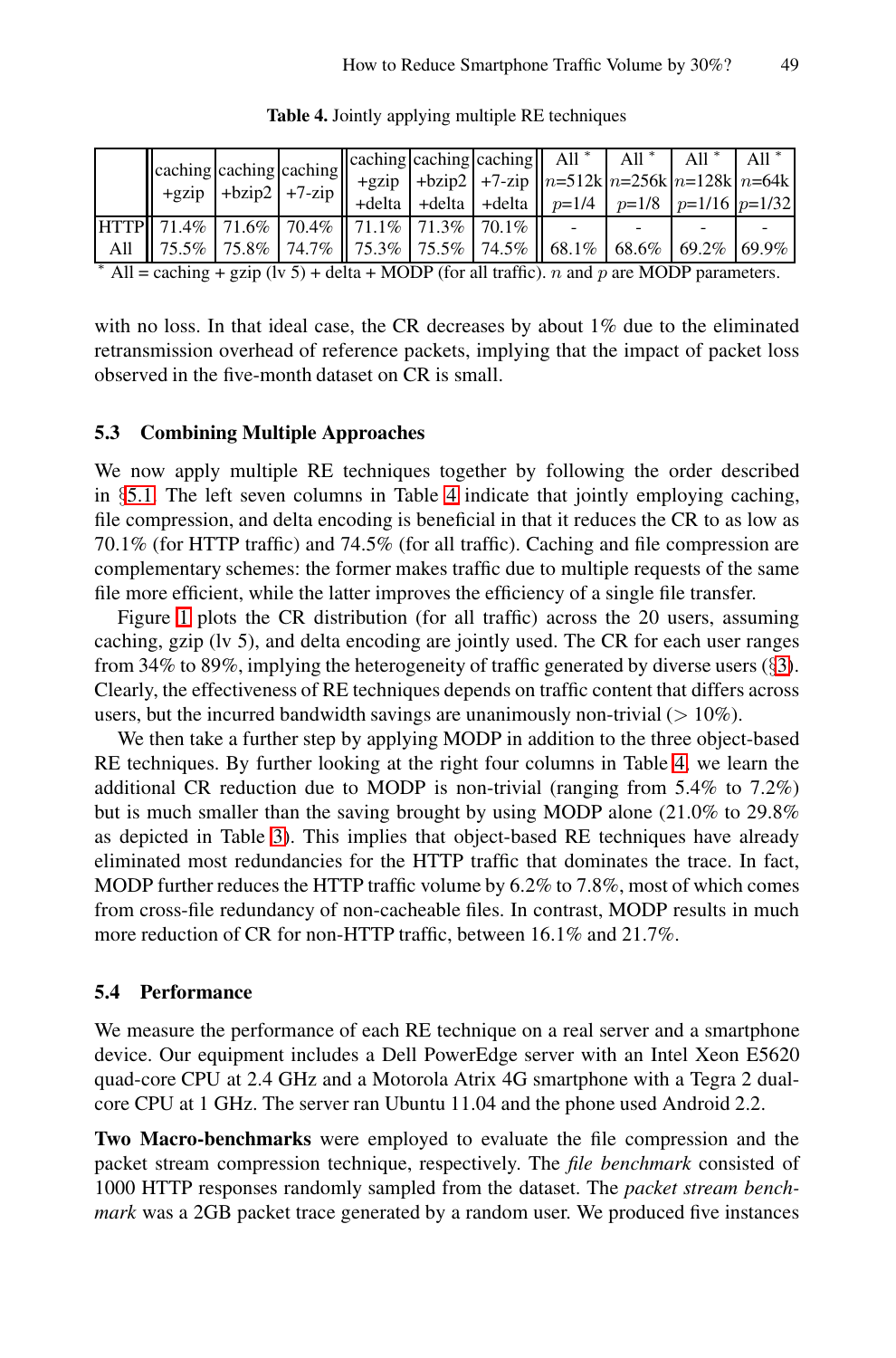<span id="page-8-1"></span><span id="page-8-0"></span>**Table 5.** Throughput (in Mbps) of object-based RE techniques on the *File Benchmark*

| $\left  \frac{\text{gzip (level 1 - 9)}}{\text{big (level 1 - 9)}} \right $ 7-zip (level 1 – 9) VCDIFF ( $\delta$ 10%–90%) |  |  |                                                                                                |  |  |         |
|----------------------------------------------------------------------------------------------------------------------------|--|--|------------------------------------------------------------------------------------------------|--|--|---------|
|                                                                                                                            |  |  | $\log$ comp $\sec$ comp $\sec$ comp $\sec$ comp $\sec$ comp $\sec$                             |  |  | decomp  |
|                                                                                                                            |  |  | $\text{Server} \  80 - 132   380 - 392   24 - 25   57 - 60   14 - 17   20 - 20   5.4 - 5.5 \}$ |  |  | 479–808 |
|                                                                                                                            |  |  | Phone    19–37   223–231   5.2–5.6    18–21   4.4–5.4    10–10   1.9–1.9                       |  |  | 231-392 |

**Table 6.** Throughput (in Mbps) of MODP on the *Packet Stream Benchmark*

| 348<br>Server<br>320<br>Server | Compress $n=128k p=1/16(n=64k p=1/32)$ Decompress $n=128k p=1/16(n=64k p=1/32)$ |
|--------------------------------|---------------------------------------------------------------------------------|
|                                |                                                                                 |
| Phone<br>Phone<br>8.9<br>40    |                                                                                 |

of [th](#page-8-1)is benchmark, all yielding very similar performance results. We report the results for one instance.

We measured the in-memory compression/decompression time (excluding disk I/O) for the two benchmarks on both the server and the phone, using binaries compiled from the sa[m](#page-8-1)e source code. Table 5 shows the results for the *file benchmark*. Each file was compressed (decompressed) separately and the measured throughput is the total file size divided by the sum of the processing time of all files. For VCDIFF, we artificially generated a previous version of each file by randomly changing its content by a fixed percentage of δ. Table 6 summarizes the *packet stream benchmark* results. We measured the processing time of the second-half data of the 2GB packet trace, whose first-half data of 1GB was used to fill the packet cache and the signature table (for compression). Changing this 1GB to 0.5GB or 1.5GB has negligible impact on the results.

In Table 5 and Table 6, the throughput was estimated in an extreme case where the data was fed into the compressor/decompressor as fast as possible without any interruption. We [repe](#page-4-0)ated each test 10 times and measured the average running time, from which we derived the throughput value. The standard deviation of the running time across 10 runs was always less than 2% of the average.

The benchmark results deliver several observations. *(i)* As expected, compression is slower than decompression. But compressed files can be cached by servers to avoid having to repeat the compression for each incoming request for the same file. *(ii)* gzip is [m](#page-8-1)uch faster than the more sophisticated bzip2 and 7-zip (for both compression and decompression) while its achi[ev](#page-7-0)ed CR is only slightly higher for small files from which most benefits of compression come (§5.2). *(iii)* VCDIFF i[s m](#page-10-10)ore expensive than all three file compression techniques, because it involves heavy computation for comparing *two* versions of a file. *(iv)* For gzip, bzip2, VCDIFF, and MODP, their low decompression overheads make it possible to keep up with a high data rate (*e.g.,* 15Mbps), incurring very small impact on page processing/rendering time on a handset. *(v)* MODP is quite efficient for small  $n$  and  $p$ . Exponentially increasing  $n$  and  $p$  worsens the performance (not shown in Table 6), and doing so provides little additional traffic savings when object-based RE is performed beforehand (Table 4). The performance could be further improved by enhancements of MODP, such as MAXP and SAMPLEBYTE [5].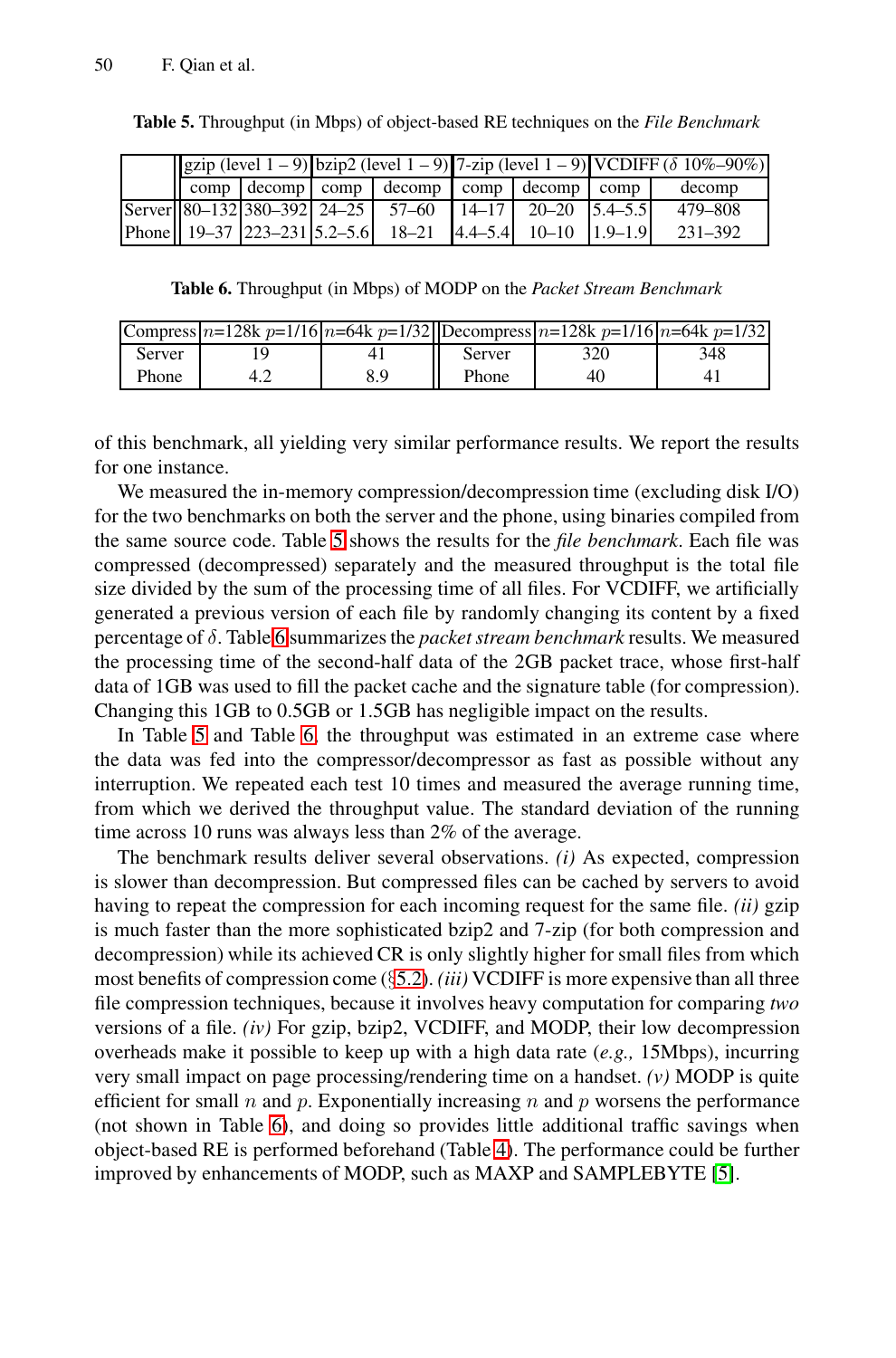## **6 Summary and Recommendations**

We summarize our main findings and recommendat[ions](#page-4-0) as follows.

1. Under-utilizat[ion](#page-4-0) of compression contributes to significant redundancy, *i.e.,* 15% of the overall traffic volume for our trace. It is imperative that the content providers utilize the compression feature supported by all mainstream Web servers. Handsets should use the **Accept-Encoding** header field, which appeared in only 40% of HTTP requests within the dataset, to enable compression.

2. Considering both effectiveness and performa[nce,](#page-10-8) gzip is the best compression approach for small files from which most benefits of compression come (yet the traffic volume contribution of such small files is considerable, see §5.2). Applying delta encoding on non-trivial cases (§5.2) brings limited benefits, because less than 5% of HTTP bytes belong to files with a different previous version. Except for 7-zip, decompression performance is generally not an issue on mobile devices, leading to very small impact on page processing/rendering time.

3. Special emphasis should be put on html, xml, javascript, and css files. They account for 15% of the HTTP traffic in the dataset (17% reported in [12] for handheld traffic in campus Wi-Fi networks), but are usually (58% to 98% bytewise) not compressed. More than 70% of their bytes can be saved using compression.

4. Using packet stream compression alone, represented by the MODP algorithm, effectively reduces the traffic volume by up to 30%. If object-based RE techniques, which are already part of the HTTP specification, are applied beforehand, the benefit of MODP decreases but is still non-trivial, *i.e.,* a reduction of 5.4% to 7.2% of all traffic. In that case, the impact of the aggressiveness level on CR is much less significant. We therefore recommend that MODP be deployed in a less aggressive manner, *e.g., n*≤64k packets and *p*≤1/16 for downlink. This achi[eves](#page-4-0) most of the bandwidth savings possible from MODP while limiting the performance overhead for compression as well as decompression. Note that packet stream compression provides benefits despite idiosyncrasies in application implementations.

<span id="page-9-0"></span>5. A judicious combination of all RE techniques achieves an overall reduction of the smartphone traffic studied in this measurement by more than 30% with acceptable computational overhead. This is even more interesting and somewhat surprising given that a major fraction of the traffic is video, audio, or image that are already compressed. In comparison, caching by itself only saves  $17\%$  of the overall traffic ( $\S$ 5.2).

**Acknowledgements.** This work is partl[y funded by NSF grants CN](http://pennysleuth.com/invest-in-cell-phone-infrastructure-for-growth-in-2010/)S-1059372, CNS-[1050157,](http://pennysleuth.com/invest-in-cell-phone-infrastructure-for-growth-in-2010/) [CNS-1039657](http://pennysleuth.com/invest-in-cell-phone-infrastructure-for-growth-in-2010/) [and](http://pennysleuth.com/invest-in-cell-phone-infrastructure-for-growth-in-2010/) [Navy](http://pennysleuth.com/invest-in-cell-phone-infrastructure-for-growth-in-2010/) [grant](http://pennysleuth.com/invest-in-cell-phone-infrastructure-for-growth-in-2010/) [N00014-09-1-0705.](http://pennysleuth.com/invest-in-cell-phone-infrastructure-for-growth-in-2010/) [We](http://pennysleuth.com/invest-in-cell-phone-infrastructure-for-growth-in-2010/) thank Emir Halepovic and the shepherd Marios Iliofotou for their valuable comments on the paper. We would also like to thank anonymous reviewers whose comments improved the final version.

## **References**

- 1. Invest in Cell Phone Infrastructure for Growth in 2010 (2010), http://pennysleuth. com/invest-in-cell-phone-infrastructure-for-growth-in-2010/
- 2. Packet Data Convergence Protocol (PDCP) specification. 3GPP TS 25.323